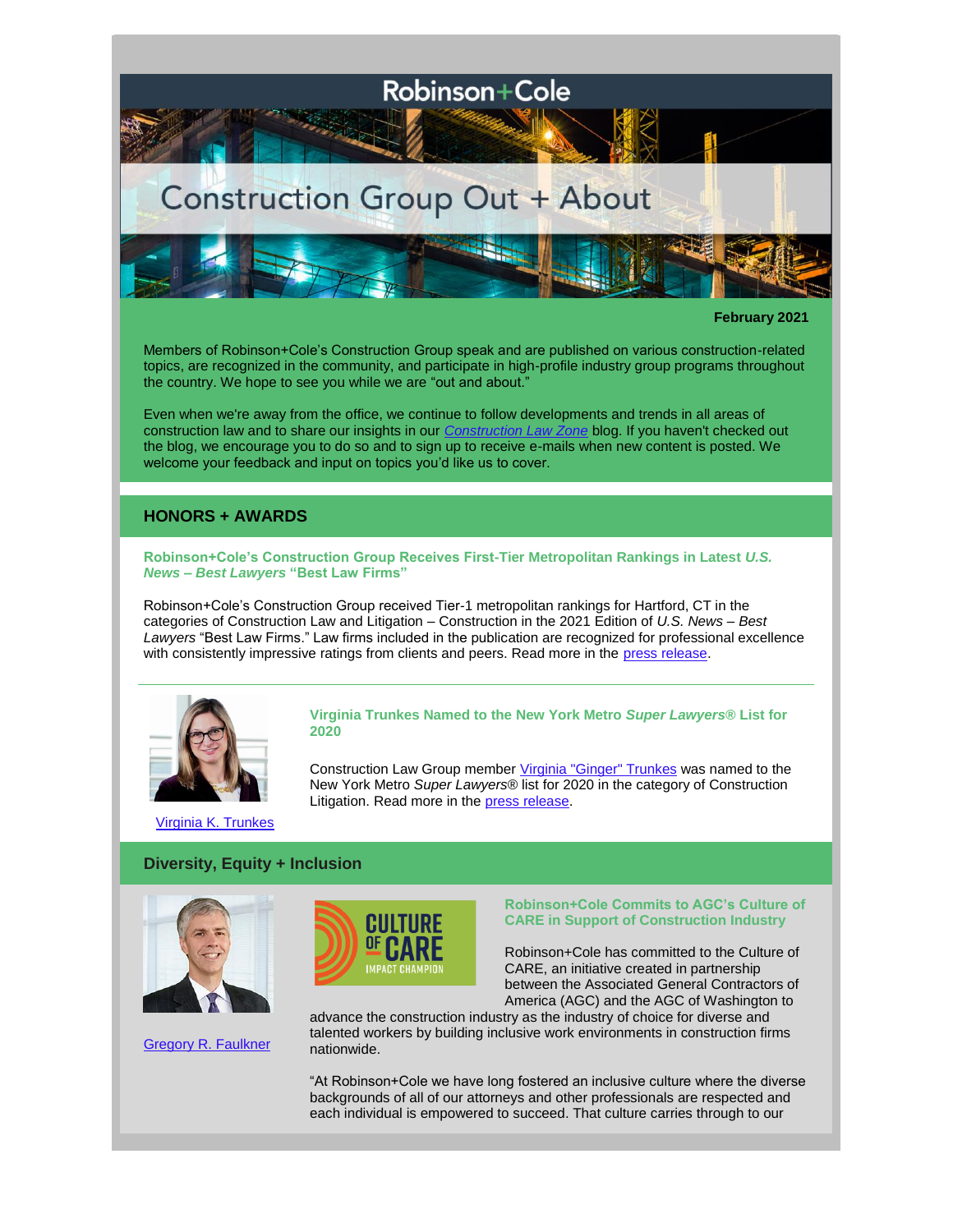client and community relationships," said [Gregory R. Faulkner,](http://www.rc.com/people/GregoryRFaulkner.cfm) Chair of the Construction Law Group at Robinson & Cole LLP and Board Director of the AGC of Connecticut. "We are proud to join our clients and colleagues in the construction industry to build a culture that is diverse, safe, welcoming and inclusive for all." Read more in the [press release.](http://www.rc.com/upload/Press-Release_Culture-of-Care_12-10-20.pdf)



[Martin A. Onorato](http://www.rc.com/people/MartinAOnorato.cfm)

## **Presentations**



[Joseph A. Barra](http://www.rc.com/people/JosephABarra.cfm)

### **Marty Onorato Attends the NOMA***ct* **Roundtable Discussion Featuring Leaders on Diversity, Equity and Inclusion**

Construction Law Group member [Marty Onorato](http://www.rc.com/people/MartinAOnorato.cfm) attended the NOMA*ct* roundtable discussion, "DEI into Action: From Ideas to Policy," on January 26, 2021. The virtual webinar featured leaders on diversity, equity and inclusion in Connecticut who have been promoting inclusive change for many years prior to our current social crisis, and was moderated by nonprofit developer of independent living projects, Diana Deng of CIL. They discussed how organizations can promote and elevate changes to replace systematically discriminatory policies with inclusive ones.

### **MA Prompt Pay Act and Recent MA Superior Court Decision Are Focus of Joe Barra's BSCES Presentation**

Construction Law Group member, [Joe Barra,](http://www.rc.com/people/JosephABarra.cfm) presented the Boston Society of Civil Engineers Section's (BSCES) webinar, "MA Prompt Pay Act: Implications for Management of Private Construction Projects" on January 28, 2021. The presentation discussed *Tocci v. IRIV Partners, LLC*, a recent decision by the Massachusetts Superior Court strictly construing the Massachusetts Prompt Pay Statute, which imposed specific requirements on owners, contractors and subcontractors of private projects over \$3 million with regard to submitting, processing and approving requests for payment and change orders. Joe addressed the rationale supporting the Decision, lessons learned, and what lies ahead for design professional who process pay requisitions and manage change orders on behalf of their private clients.

For a related presentation on this topic, please see "Upcoming + Recent Events" below.



[Virginia K. Trunkes](http://www.rc.com/people/VirginiaKTrunkes.cfm)

**Ginger Trunkes Presents on Construction Disputes During the AGC's 2021 Construction Risk Management Program**

[Ginger Trunkes,](http://www.rc.com/people/VirginiaKTrunkes.cfm) co-presented "Where You Stand Depends on Where you Sit: Different Perspectives on Construction Disputes" during the "First-Half Outlook: Key Construction Risks" presentation at the Associated General Contractors of America (AGC) 2021 Construction Risk Management Program. The January 26th session explored the different viewpoints that a contractor, subcontractor and owner will have in looking at the same issue. The discussion also delved into the contractual remedies that exist and whether, from a practical standpoint, they should be exercised. The full three-day program was designed to provide an outlook for the first-half of 2021 on the U.S. economy, the surety and insurance marketplace, and the construction risk environment. The four virtual, live-panel discussion sessions were recorded and are available to all registrants.

**Ginger Trunkes Presents "I. JUST. CAN'T. Contractual Non-Performance Theories of Impossibility and Impracticability in the COVID Era"**

[Ginger Trunkes](http://www.rc.com/people/VirginiaKTrunkes.cfm) presented the webinar, "I. JUST. CAN'T. Contractual Non-Performance Theories of Impossibility and Impracticability in the COVID Era," hosted on November 18, 2020, by the Corporate & Commercial Committee of the Westchester Women's Bar Association.

**Ginger Trunkes Presents "Reducing Pitfalls in Health Care Construction"**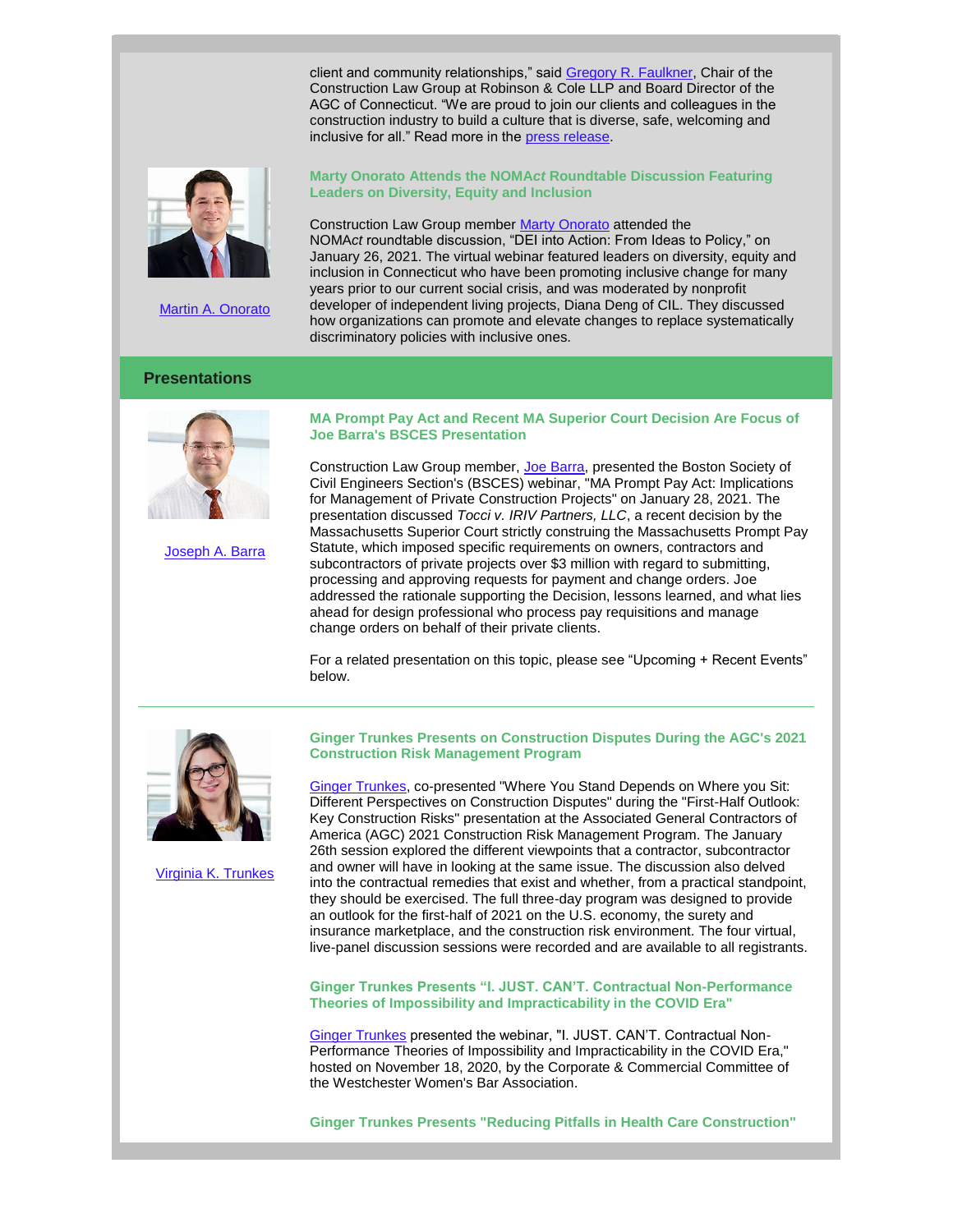[Ginger Trunkes](http://www.rc.com/people/VirginiaKTrunkes.cfm) presented the R+C- and GREYHAWK-hosted webinar, "Reducing Pitfalls in Health Care Construction," on November 10, 2020, alongside GREYHAWK's Charles Boland and Barrett Richards. Unexpected claims and disputes in health care construction projects can cost millions of dollars in legal and consulting fees, in addition to related construction and delay charges. Outside counsel and subject matter experts can save time and money by identifying and addressing potential problems earlier in the process. The program covered several key areas to consider in achieving the on-time, onbudget, quality completion of a health care construction project.

#### **Ginger Trunkes and Kathryn Rattigan Co-Present "The Commercial Use of Drones in Real Estate Development and Construction: Benefits, Legal Compliance, Respecting Privacy and Best Practices"**

[Ginger Trunkes](http://www.rc.com/people/VirginiaKTrunkes.cfm) and Data Privacy + Cybersecurity Team member, [Kathryn Rattigan,](http://www.rc.com/people/kathrynmrattigan.cfm) co-presented the CLE webinar, "The Commercial Use of Drones in Real Estate Development and Construction: Benefits, Legal Compliance, Respecting Privacy and Best Practices" on December 3, 2020. The webinar was hosted by myLawCLE and the Federal Bar Association. The commercial application of drones continues to expand, and their current and potential benefits in real estate development and construction are unparalleled. The unique characteristics of drones enable engineers to provide real estate developers and contractors with real-time, highly-detailed data for urban planning, land use, construction and post-construction forensics. The multiple benefits of drones are particularly valuable in the context of COVID-19-related issues and restrictions. But advancing technology comes with a cost, and for drone activity that cost is intensified privacy concerns. Discussion topics included the regulatory framework for drones used in the private sector, drones' device characteristics and abilities, the current state of privacy laws, and tips for businesses seeking to address privacy concerns to use drones without controversy.

## **Articles**

#### **R+C Legal Update Reflects on 2020 and Looks Ahead to Prospects for 2021**

Construction Law Group members [Lisa Andrzejewski,](http://www.rc.com/people/LisaBAndrzejewski.cfm) [Dennis Cavanaugh,](http://www.rc.com/people/DennisCCavanaugh.cfm) [Niel Franzese,](http://www.rc.com/people/AnielloPFranzese.cfm) and Choity [Khan](http://www.rc.com/people/ChoityKhan.cfm) co-authored the R+C Legal Update, "Out With the Old, In With the New: An Overview of Construction/Surety Industry Trends in 2020 — What We Can Expect in 2021 and Beyond." As 2020 came to a much-anticipated and welcome close, and as we approach the one-year anniversary of the start of the global COVID-19 pandemic, the article reflects on the impacts the health crisis has had on the construction marketplace and surety industry and its likely lasting effects in the years to come. The article surveys industry leaders for their thoughts on how the world has - or hasn't - changed, and emerging themes and trends identified in our collective thought processes. View the full [article.](http://www.rc.com/upload/LLCN-legal-update-12-17-20.pdf)





[Lisa B. Andrzejewski](http://www.rc.com/people/LisaBAndrzejewski.cfm) [Dennis C. Cavanaugh](http://www.rc.com/people/DennisCCavanaugh.cfm) [Niel P. Franzese](http://www.rc.com/people/AnielloPFranzese.cfm) [Choity R. Khan](http://www.rc.com/people/ChoityKhan.cfm)





**COVID-19 Vaccine in the Workplace Article for** *Construction Executive*

Labor and Employment Group lawyers [Stephen Aronson,](http://www.rc.com/people/StephenWAronson.cfm) [Britt-Marie Cole-Johnson,](http://www.rc.com/people/Britt-MarieKCole-Johnson.cfm) [Natale DiNatale,](http://www.rc.com/people/NataleVDiNatale.cfm) Abby [Warren,](http://www.rc.com/people/AbbyMWarren.cfm) [Kayla West](http://www.rc.com/people/KaylaNWest.cfm) and [Emily Zaklukiewicz](http://www.rc.com/people/EmilyAZaklukiewicz.cfm) authored the article "One Shot to Get It Right: Navigating the COVID-19 Vaccine in the Workplace," published in Construction Executive on January 6, 2021. The article covers several legal and practical issues that employers may wish to consider as they prepare for widespread distribution and availability of the COVID-19 vaccine in 2021. Read the full [article.](https://constructionexec.com/article/one-shot-to-get-it-right)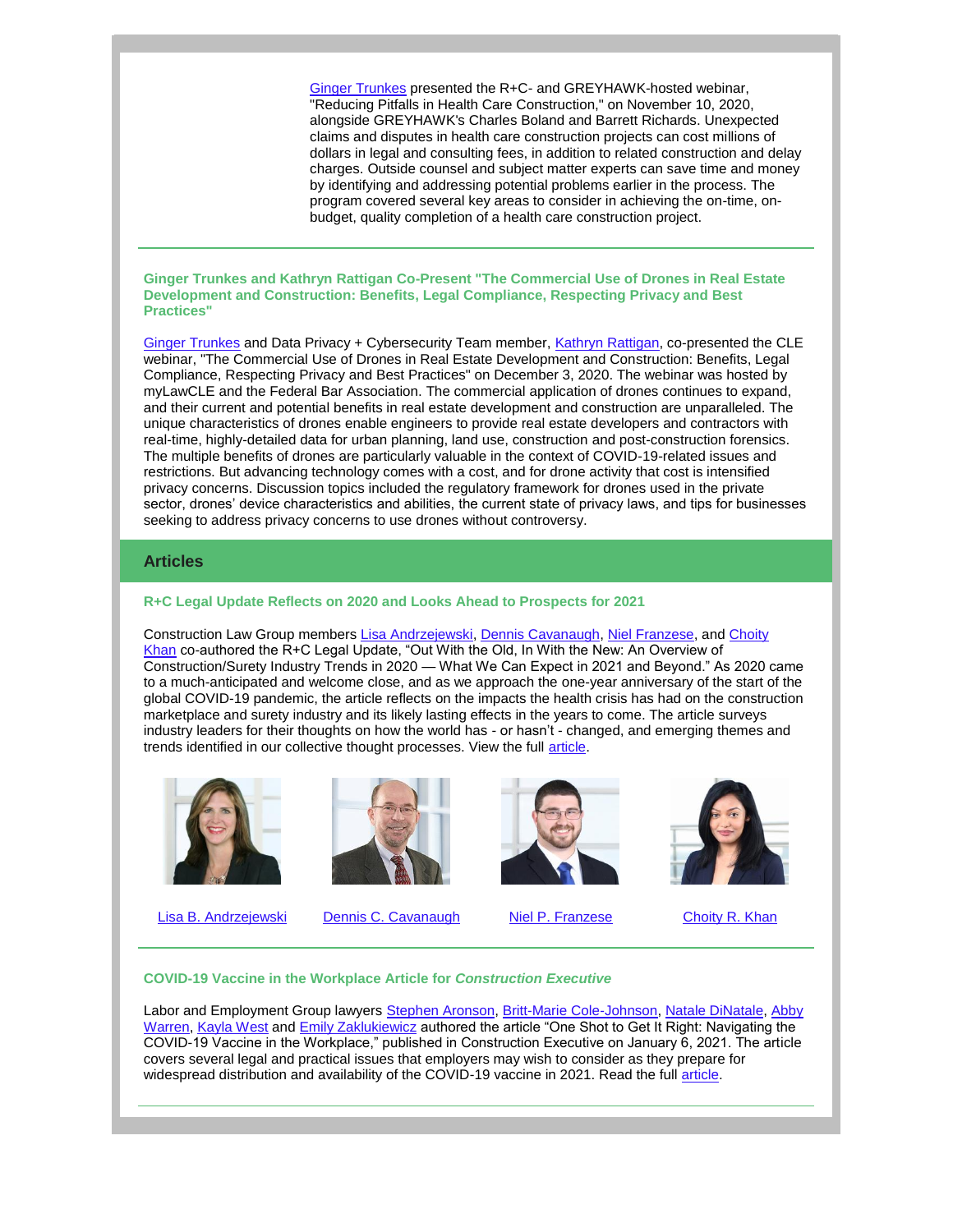

[Lisa B. Andrzejewski](http://www.rc.com/people/LisaBAndrzejewski.cfm)

**Lisa Andrzejewski Article is Published in New England Real Estate Journal**

[Lisa Andrzejewski](http://www.rc.com/people/LisaBAndrzejewski.cfm) authored the article "Construction industry forecast: Cloudy with a chance of sun," published in the New England Real Estate Journal on January 22, 2021. Describing 2020 as a year "of change and uncertainty," Lisa writes "most commentators agree that an industry-wide recovery will occur however, a question remains as to whether it will be in 2021, or later." Read the full [article.](https://nerej.com/construction-industry-forecast-cloudy-with-a-chance-of-sun-by-lisa-andrzejewski)

## **Lisa Andrzejewski Writes National Law Review Story on DBE Gross Receipts Cap Adjusted for Inflation**

In December 2020, the United States Department of Transportation (DOT) amended the small business size limit under the Disadvantaged Business Enterprise (DBE) program (section 1101(b) of the Fixing America's Surface Transportation (FAST) Act (Pub. L. 114-94, Dec. 4, 2015)). [The rule,](https://www.transportation.gov/sites/dot.gov/files/2020-12/Dec%2014%202020%20DBE%20Final%20Rule.pdf) which became effective on January 13, 2021, increases the DBE gross receipts cap (averaged over the firm's previous three fiscal years) to \$26,290,000 for Federal Highway Administration (FHWA) and Federal Transit Administration (FTA) related work. View full **article**.

## **Joe Barra Authors "Cautionary Tale" Article on the Massachusetts Prompt Pay Statue Published by the AGCMA**

In a story published by the Associated General Contractors of Massachusetts on December 14, 2020, "The Massachusetts Prompt Pay Statute: A Cautionary Tale for Those Who Don't Read the Fine Print," [Joe Barra](http://www.rc.com/people/JosephABarra.cfm) examined a recent decision concerning the Statute that is likely to have a significant impact on the way private construction projects in Massachusetts are managed, construing the way the Statute was meant to be enforced, but contrary to most current construction practice. Read the full **article**.

On the same subject, Joe also was quoted in the article "Judge strictly construes Prompt Payment Act" published in *Massachusetts Lawyers Weekly* on December 10, 2020. That story focused on the same decision by the Massachusetts Superior Court (*Tocci v. IRIV Partners, LLC*, et. al.) confirming that Massachusetts Courts intend to strictly construe and apply the original intent of the Massachusetts Prompt Pay Statute. "I believe [the decision] will have serious and far-reaching implications in the way private construction projects in Massachusetts will be managed," Joe said. Read the [article.](https://masslawyersweekly.com/2020/12/10/judge-strictly-construes-prompt-payment-act/)



[Niel P. Franzese](http://www.rc.com/people/AnielloPFranzese.cfm)

**Niel Franzese Writes for** *ISHN* **on Altering Operations when Remote Work Isn't Possible**

Construction Law Group member [Niel P. Franzese](http://www.rc.com/people/AnielloPFranzese.cfm) authored the article, "How to alter operations when remote work isn't an option," published in *ISHN* (Industrial Safety & Hygiene News) on December 4, 2020. The article focuses on how industries unable to engage in remote work are now considering adapting more long-term or permanent strategies in response to the ongoing COVID-19 pandemic, and offers examples, such as increasing air circulation and redesigning spaces. View the full [article.](https://www.ishn.com/articles/112787-how-to-alter-operations-when-remote-work-isnt-an-option)

### *High Profile* **Magazine Publishes Niel Franzese Article on the Impact of COVID-19 on Design and Construction**

[Niel P. Franzese](http://www.rc.com/people/AnielloPFranzese.cfm) authored the article "Impacts of the COVID Pandemic on Design and Construction: HVAC Upgrades, published in *High Profile* magazine on October 27, 2020. The article acknowledges the heightened focus of improvements to the design and construction of new and existing facilities, a result of the COVID-19 pandemic, with a prime example being HVAC systems.



[Joseph A. Barra](http://www.rc.com/people/JosephABarra.cfm)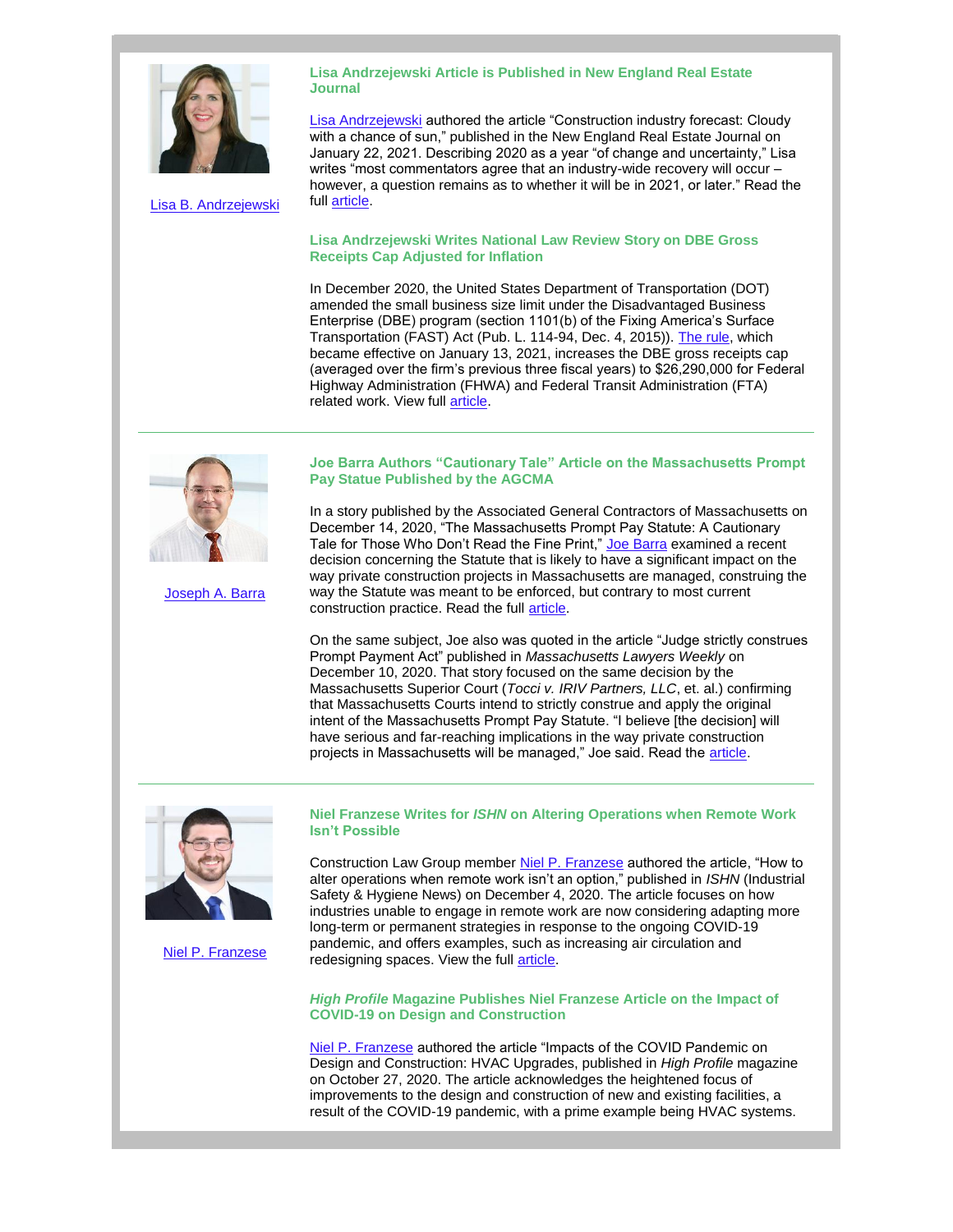The story also includes the list of recommendations from the U.S. Centers for Disease Control and Prevention for creating safe and healthy work and business spaces. View the full [article.](https://www.high-profile.com/impacts-of-the-covid-pandemic-on-design-and-construction-hvac-upgrades/)



[Frederick E. Hedberg](http://www.rc.com/people/FrederickHedberg.cfm)

**Fred Hedberg Writes on "COVID-izing Your Construction Contract" in** *Construction Executive* **Magazine**

Construction Law Group member [Fred Hedberg](http://www.rc.com/people/FrederickHedberg.cfm) authored the article "COVIDizing Your Construction Contract" published in the December issue of *Construction Executive* and on the magazine's website on December 8, 2020. With projects throughout the country adversely affected by unplanned work stoppages, delays, disruptions to the supply chain, price escalations and other unanticipated events as a result of the COVID-19 pandemic, the article encourages owners, developers, contractors and suppliers to reflect on their experiences over the past year and account for the COVID-19 pandemic when drafting and negotiating contracts for their projects. Read the full [article.](https://www.constructionexec.com/article/covid-izing-your-construction-contract)



[Kenneth A. Sherman](http://www.rc.com/people/KennethASherman.cfm)

## **Ken Sherman Writes Article on Builders' Risk Insurance Published in** *High Profile* **Magazine**

Construction Law Group lawyer [Ken Sherman](http://www.rc.com/people/KennethASherman.cfm) authored the article "Federal Court Decision Reminds Construction Project Participants to Secure Additional Insurance Coverage at Project's Start" published in *High Profile* magazine on November 20, 2020. Using *Factory Mut. Ins. Co. v. Skanska United States Bldg.*, No. 18-cv-11700-DLC, 2020. U.S. Dist. LEXIS 95403 as an example, where the Federal Court in Massachusetts held that a construction project's general contractor and sub-contractor were not additional insureds under the construction project's owner's Builders Risk insurance policy (Policy), Ken emphasizes the importance of the language contained in the policy itself and not by contract, agreement, custom, practice, or factual circumstances. "As we see from *Factory Mutual*, failing to confirm insurance coverage in advance of an otherwise insurable event might leave a party exposed to having its additional insured coverage determined by a non-party to the underlying construction project, such as an insurance coverage analyst or a judge, should the question of insurance coverage end up in litigation." Read the full [article.](https://www.high-profile.com/federal-court-decision-reminds-construction-project-participants-to-secure-additional-insurance-coverage-at-projects-start/)



[Virginia K. Trunkes](http://www.rc.com/people/VirginiaKTrunkes.cfm)

**Ginger Trunkes Writes Article on Legal Considerations for Constructing Health Care Facilities**

[Ginger Trunkes](http://www.rc.com/people/VirginiaKTrunkes.cfm) wrote the article "Seven Legal Considerations for Constructing Healthcare Facilities" published in *Healthcare Facilities Today* on January 11, 2021. As a result of the COVID-19 pandemic, health care institutions are altering their approach to facility design and construction and equity investors and contractors are also ready to familiarize themselves with health care construction. Derived from the November 10, 2020 R+C hosted program "Reducing Pitfalls in Health Care Construction," the article shares seven legal considerations for a successful health care construction project. Read the full [article.](https://www.healthcarefacilitiestoday.com/posts/Seven-Legal-Considerations-for-Constructing-Healthcare-Facilities--25636)

**Ginger Trunkes Pens** *New York Real Estate Journal* **Article on Knowing the Risks Before Terminating Commercial Contracts**

[Ginger Trunkes](http://www.rc.com/people/VirginiaKTrunkes.cfm) authored the article "Know the risks before terminating contracts when repurposing real estate developments" published in the *New York Real Estate Journal* on December 15, 2020. Using *407 E. 61st Garage, Inc. v. Savoy Fifth Ave. Corp.*, 23 N.Y.2d 275 (1968) as an example, the article encourages companies considering a modification of their business operations to offset lower revenue to be mindful of existing commercial contracts. "It is crucial to incorporate into property-repurposing decisions the review of contract terms and, if necessary, the cost of contract-breach damages." Read the full [article.](https://nyrej.com/know-the-risks-before-terminating-contracts-when-repurposing-real-estate-developments-by-virginia-trunkes)